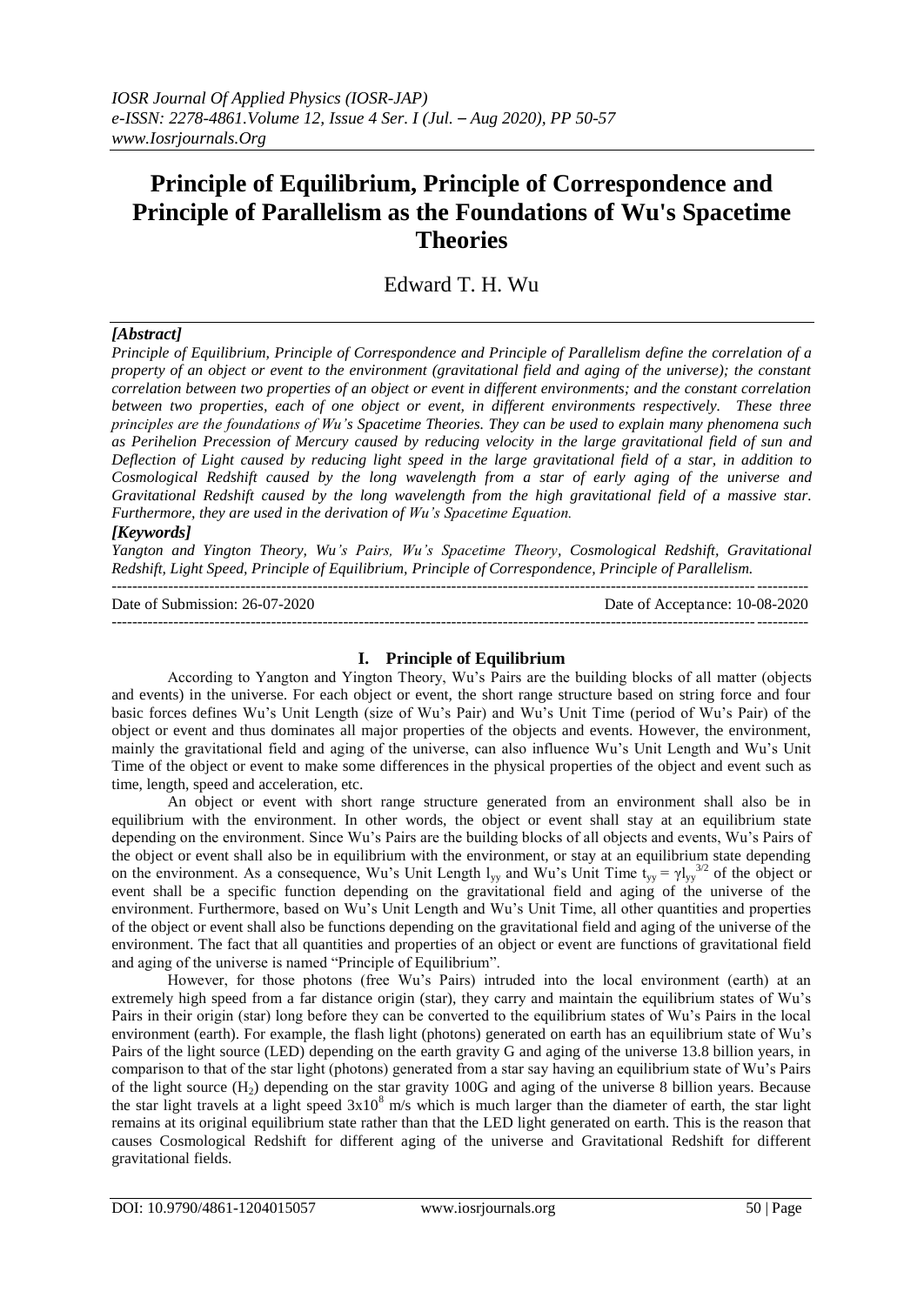#### **II. Definition of Time**

"Time" is the duration of an event (a quantity of event). It is a "Nature Quantity" and has an absolute value at an equilibrium state depending on the gravitational field and aging of the universe of the environment.

Time can be measured by a "Unit Time" and presented by the "Amount of Unit Time" multiplied by the "Unit Time" which is known as "Measured Quantity". Unit Time is the period of a specific repeating process such as the circulation period of Wu's Pairs (Wu's Unit Time) of a specific object, or the period of electronic transition in an atomic clock. Unit Time is also a nature quantity of a specific event, which is a function depending on the gravitational field and aging of the universe.

The time duration of an event doesn't change, but with different measurements, the amount of unit time could be different subject to the duration of the Unit Time. For a Corresponding Identical Object or Event (an object or event in various equilibrium states), the Amount of Corresponding Identical Unit Time is the same, but the Corresponding Identical Unit Time is different depending on the gravitational field and aging of the universe.

#### **III. Definition of Length**

Similarly, "Length" is the size of an object (a quantity of object). It is a "Nature Quantity" and has an absolute value at an equilibrium state depending on the gravitational field and aging of the universe of the environment.

Length can be measured by a "Unit Length", and presented by the "Amount of Unit Length" multiplied by the "Unit Length" as the measured quantity [Annex 36]. Unit Length is the length of a specific object such as the diameter of Wu's Pairs (Wu's Unit Length) or human's foot. Unit Length is also a nature quantity of a specific object, which is a function depending on the gravitational field and aging of the universe.

The length of an object doesn't change, but with different measurements, the amount of Unit Length could be different subject to the size of the Unit Length. For a Corresponding Identical Object or Event (an object or event in various equilibrium states), the Amount of Corresponding Identical Unit Length is the same, but the Corresponding Identical Unit Length is different depending on the gravitational field and aging of the universe.

## **IV. The Basic Units of Wu's Pairs**

The measurement of a physical quantity such as mass, time and length contain two components: Unit and the Amount of Unit.

Since Wu's Pairs [1] are the building blocks of all matter, Wu's Unit Mass  $(m_{yy})$  – the Wu's Pair, Wu's Unit Time  $(t_{yy})$  – the circulation period of Wu's Pair and Wu's Unit Length  $(l_{yy})$  – the diameter of Wu's Pair of a specific object or event can be used as the basic unit mass, basic unit time and basic unit length for the measurements of the properties of the objects and events at the same location (in the same equilibrium state with the same gravitational field and aging of the universe).

Because of the Conservation of Mass, Wu's Unit Mass myy, the mass of a single Wu's Pair, stays constant at all time. However, for an object or event, according to Wu's Spacetime Theory [2] that Wu's Unit Time depends on Wu's Unit Length ( $t_{yy} = \gamma l_{yy}^{3/2}$ ), also Wu's Spacetime Shrinkage Theory [3] that Wu's Unit Length increases with the gravitational field and decreases with the aging of the universe, Wu's Unit Time and Wu's Unit Length of the object or event could be different depending on the gravitational field and aging of the universe at the reference point.

## **V. Corresponding Identical Object and Event**

When an object or event (the same object or event) moves slowly from one location (one equilibrium state) to another location (another equilibrium state), or two identical objects or events are appeared at two different locations (two different equilibrium states), these objects are called "Corresponding Identical Object" and these events are called "Corresponding Identical Event". Similarly, the unit lengths in two locations are called "Corresponding Identical Unit Length" and the unit times in two locations are called "Corresponding Identical Unit Time" [4].

## **Principle of Correspondence**

In case an object or event (the same object or event) moves slowly from one location (one equilibrium state) to another location (another equilibrium state) to keep equilibrium with its environment, or two identical objects or events are appeared at two different locations (two different equilibrium states), and a property is measured by the corresponding identical unit quantity at two locations respectively, the "Amount of Unit Quantity" are always the same no matter of the gravitational field and aging of the universe. This theory is named "Principle of Correspondence" [4]. For example, for any corresponding identical object or event, the Amount of Unit Length and the Amount of Unit Time are always constant no matter of the gravitational field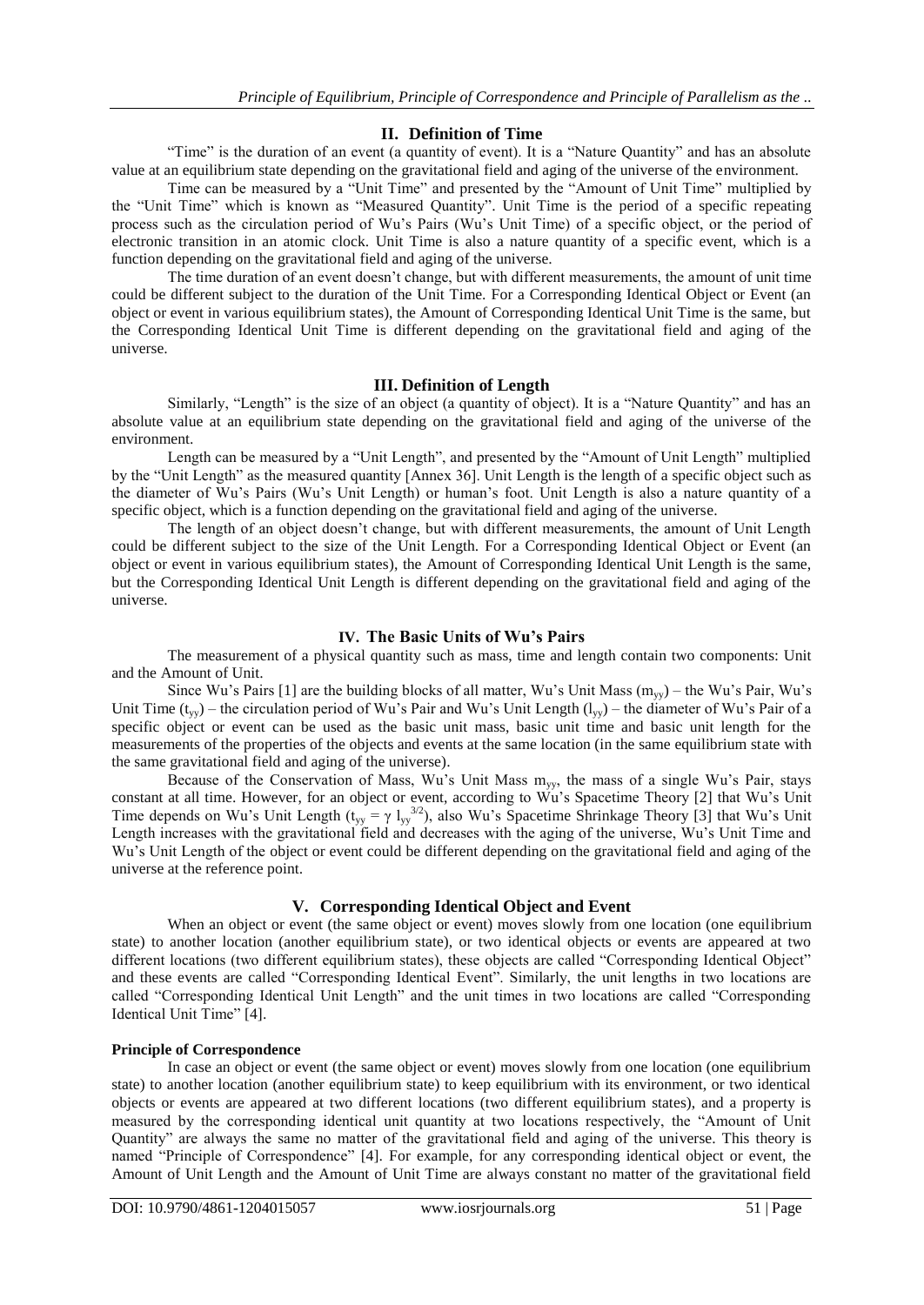and aging of the universe. Even though, the Corresponding Identical Unit Length and Corresponding Identical Unit Time change with the gravitational field and aging of the universe.

Corresponding identical object likes a stretched rope of rubber bands. Each rubber band has a unit length. The total amount of rubber bands doesn't change, but the length of each rubber band (corresponding identical unit length) and the total length of the rope could be different subject to the stretching force. Corresponding identical object also likes the giant in "Jack and the Beanstalk", and the dwarfs in "Snow White", they have the same features as that of a normal man except in different sizes.

Corresponding identical event on the other hand likes a motion pictures, where each picture runs by a unit time, the total amount of pictures doesn't change, but the duration of each picture (corresponding identical unit time) and the total playing time could be different subject to the moving speed. Corresponding identical event also likes the Mickey Mouse cartoon pictures, the entire show can be completed by different time durations subject to the rolling speed of the pictures.

A corresponding Identical Object or Event can be the electron in the covalent bond of a compound or the electron in the conduction band of a semiconductor. A typical example is the  $H_2$  absorption spectrum where each line in the spectrum represents a photon of specific wavelength either emitted from or absorbed by an electron of specific chemical bonds known as a corresponding identical object or event.

It is obvious that Principle of Correspondence cannot be true without the fact that Wu's Pairs are the building blocks of the universe.

#### **Principle of Time**

Based on the principle of correspondence, a corresponding identical events measured by the corresponding identical unit time should have a constant "amount of corresponding identical unit time", no matter where the event takes place and how the corresponding identical unit time is different from one location to the other due to the gravitational field and aging of the universe. This theory is named "Principle of Time". For example, a 3000 cycles pendulum swing event on Saturn takes the same amount of cycles but more slowly than that on earth because the pendulum swing on Saturn is slower with longer period (Saturn second) than that on earth (Earth second), due to Saturn's large gravity.

#### **Principle of Length**

Similarly, a corresponding identical object measured by the corresponding identical unit length should have a constant "amount of corresponding identical unit length", no matter where the object is and how the corresponding identical unit length is different from one location to the other due to the gravitational field and aging of the universe. This theory is named "Principle of Length". For example, a man on Saturn can have the same six foot height but actually be taller than his twin on earth, because one foot on Saturn (Saturn foot) is longer than that on earth (Earth foot) due to Saturn's large gravity.

#### **Principle of Parallelism**

When two different corresponding identical objects or events move slowly from one location (one equilibrium state) to another location (another equilibrium state), or for each of them two identical objects or events are appeared at two different locations (two different equilibrium states), the correlation between the two unit quantities, each from one of the two different corresponding identical objects or events maintains unchanged no matter of the gravitational field and aging of the universe. This phenomenon is named "Principle of Parallelism" [5]. A typical example is the redshift patterns observed in  $H_2$  absorption spectrum of a far distance star, where the same redshift value can be found across the whole spectrum. This principle can also apply to two unit quantities in one corresponding identical object or event. For example, the ratio between Normal Unit Length and Wu's Unit Length of an object or event is always a constant no matter of the gravitational field and aging of the universe.

It is obvious that Principle of Parallelism cannot be true without the fact that Wu's Pairs are the building blocks of the universe.

#### **Definition of Spacetime**

In the universe, the length and time of an object or event can be measured and presented by a four dimensional Spacetime System [x, y, z, t]( $l_s$ , t<sub>s</sub>) at a reference point. In which [x, y, z] are the position coordinates representing the amounts of unit length  $(l<sub>s</sub>)$  on three perpendicular axes measured at the reference point (Cartesian coordinate system) and [t] is the time coordinate representing the amount of unit time  $(t<sub>s</sub>)$ measured at the reference point. For the same object or event, their lengths and durations do not change with the Spacetime or any other measurement method. However, subject to different Spacetime systems, different amounts of lengths and durations can be measured by different unit lengths and unit times.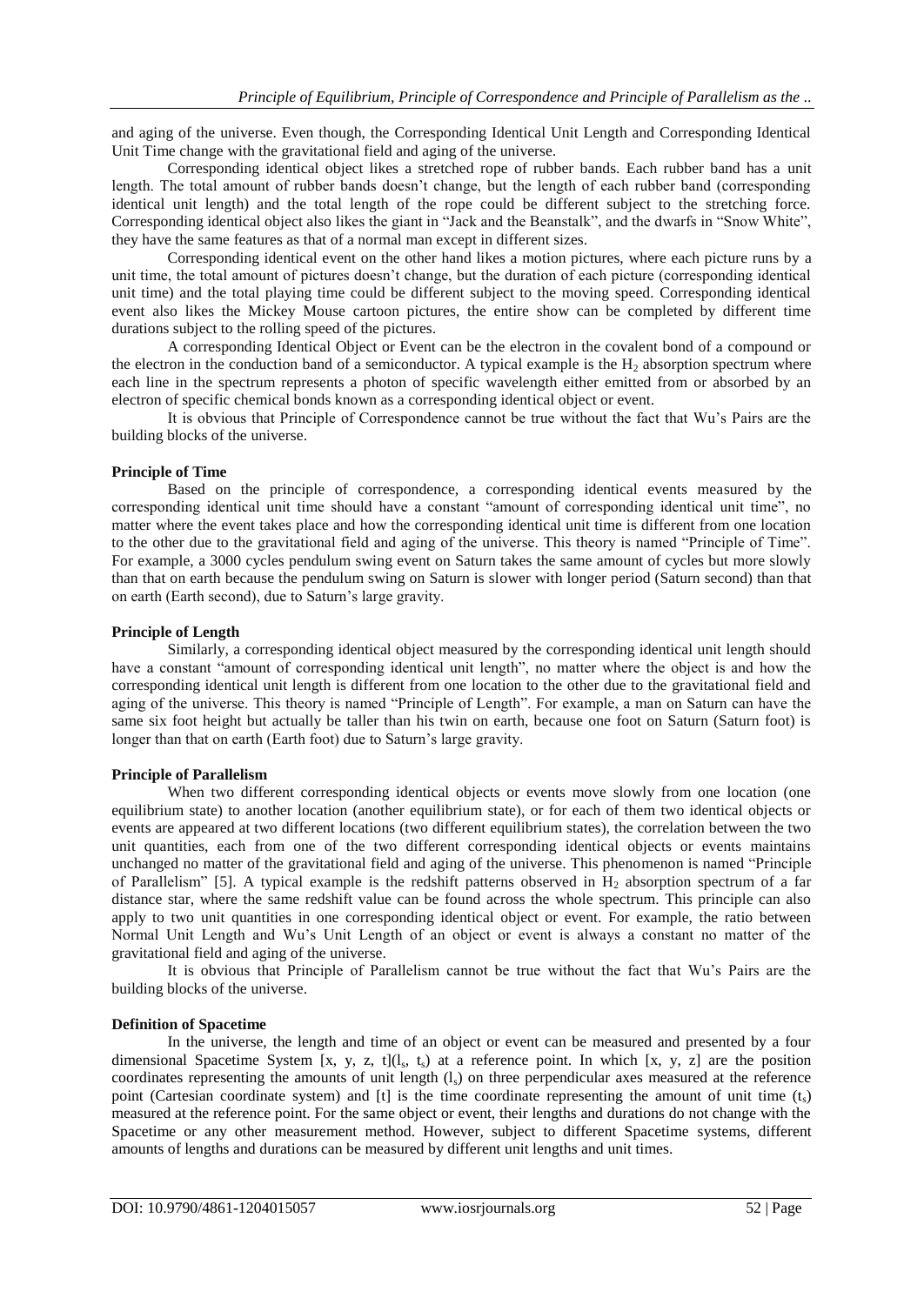#### **Wu's Spacetime**

Wu's Spacetime [x, y, z, t]( $l_{yy}$ , t<sub>yy</sub>) [2] is a special four dimensional system that is defined by the Wu's Unit Length  $I_{vv}$  (the diameter of Wu's Pairs) and Wu's Unit Time  $t_{vv}$  (the period of Wu's Pairs) at the reference point. Both Wu's Unit Length and Wu's Unit Time are a range of numbers with peak values that are dependent on the gravitational field and aging of the universe at the reference point. Also, they are correlated to each other by Wu's Spacetime Theory  $(t_{yy} = \gamma l_{yy}^{3/2})$  [2].

#### **VI. Three Principles of Wu's Spacetime**

Principle of Equilibrium, Principle of Correspondence and Principle of Parallelism are three fundamental principles of Wu's Spacetime.

1. Principle of Equilibrium – defines the correlation of the quantity (property) of an object or event to the environment: The quantities (properties) of an object or event are functions of the gravitational field and aging of the universe of the environment.

2. Principle of Correspondence – defines the constant correlation between two quantities (properties) of an object or event in different environments: The correlation between two quantities in the same dimension or a quantity and its unit quantity (the amount of unit quantity) of an object or event maintains constant no matter of gravitational field and aging of the universe.

3. Principle of Parallelism – defines the constant correlation of two quantities (properties) of two objects or events in different environments: The correlation between two quantities (for example, Wu's Unit Length and inch) of the same object or event, or that one quantity from each of the two different objects or events in the same dimension, maintains constant no matter of gravitational field and aging of the universe.

According to Yangton and Yington Theory, a single beam Redshift can be explained nicely by Principle of Correspondence in which the amount of unit quantity of a corresponding identical object or event remains constant for all equilibrium states. However, for a wide spectrum Redshift, it can only be interpreted by combining both Principle of Correspondence and Principle of Parallelism in which the correlation between the unit quantities of two different corresponding identical objects or events maintains constant for all equilibrium states.

## **VII. Velocity and Spacetime**

Because of "Wu's Spacetime Theory",  $t_{yy} = \gamma l_{yy}^{3/2}$ Therefore,

$$
l_{yy}/t_{yy} = \gamma^{-1}\,l_{yy}^{-1/2}
$$

For a moving object,  $V = v(l_s/t_s)$  $l_s = m l_{yy}$  $t_s = nt_{yy}$  $V = v (m/n)(1_{yy}/t_{yy})$ Therefore,

## $V = v m n<sup>-1</sup> γ<sup>-1</sup> l<sub>yy</sub><sup>-1/2</sup>$

Where V is the velocity, "v" is the Amount of Normal Unit Velocity,  $\gamma$  is the Wu's Spacetime constant, m is the constant of Normal Unit Length, n is the constant of Normal Unit Time and l<sub>yy</sub> is Wu's Unit Length of the object or event (can be different from one spot to other spot subject to the local short range structure).

For a corresponding identical motion, the Amount of Normal Unit Velocity "v" is a constant, therefore the velocity V is proportional to  $l_{yy}$ <sup>-1/2</sup>.

A detailed analysis based on Principle of Parallelism [5] such as the method using Wu's Unit Length of the emission line of Krypton – 86 and Wu's Unit Time of Cesium atomic clock to measure the velocity of a corresponding identical object can be interpreted as follows: Because

 $V = v l_s/t_s$  $l_s = m' l_{vvR}$  $l_{vvR} = \alpha l_{vv}$  $t_s = n't_{yyA}$  $t_{\text{vVA}} = \beta t_{\text{vy}}$ Therefore,

## V = v (m'α/n'β)(l<sub>yy</sub>/t<sub>yy</sub>)

Where  $l_s$  is the normal unit length (meter),  $t_s$  is the normal unit time (second),  $l_{yyR}$  is the Wu's Unit Length of the emission line of Krypton – 86, t<sub>yyA</sub> is the Wu's Unit Time of the Cesium atomic clock,  $l_{yy}$  is the Wu's Unit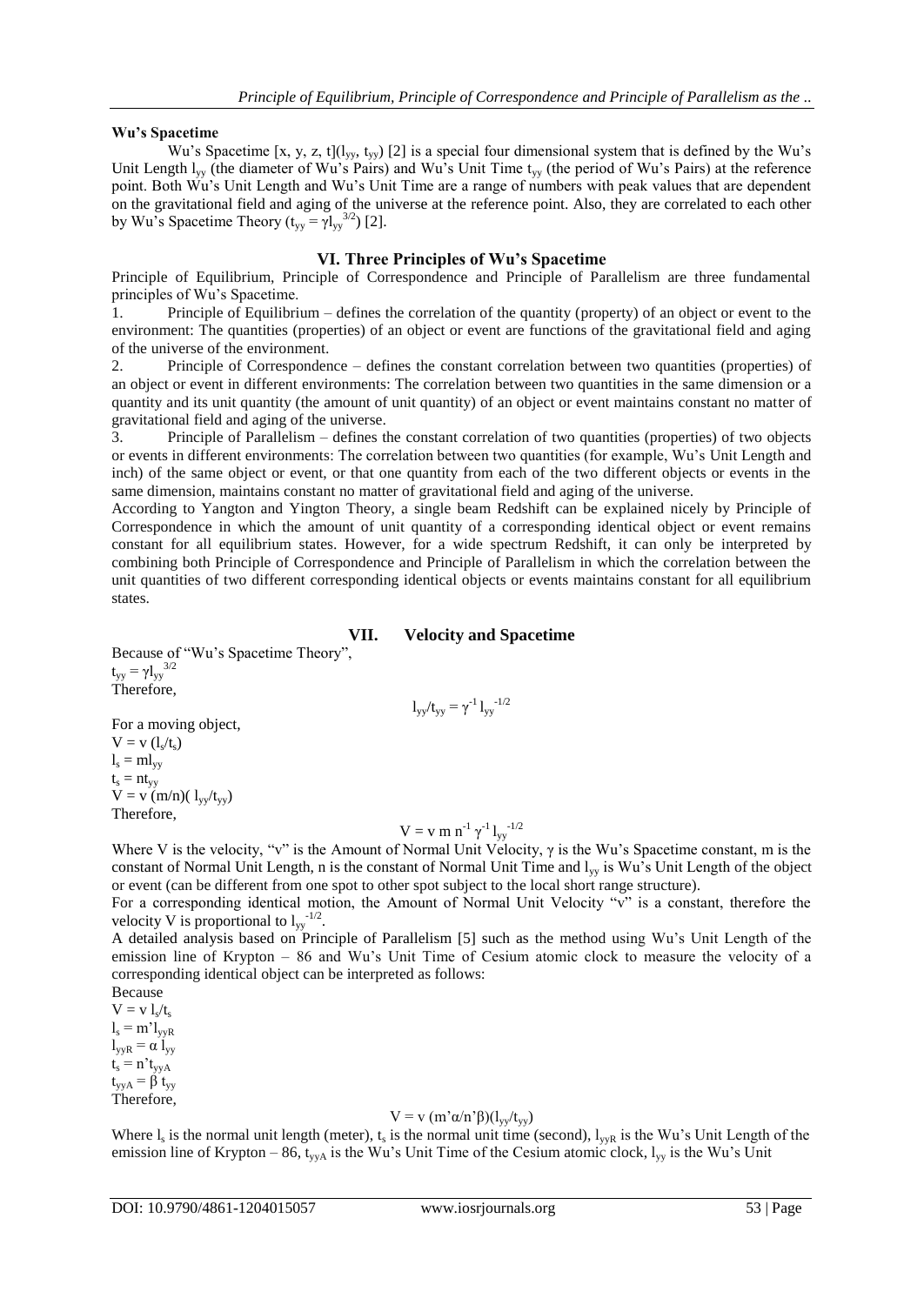Length and t<sub>yy</sub> is the Wu's Unit Time of the object or event (can be different from one spot to other spot subject to the local short range structure).

Because of Wu's Spacetime Theory  $t_{yy} = \gamma l_{yy}^{3/2}$ Given  $m = m' \alpha$  and  $n = n' \beta$ 

Therefore,

$$
V = v \ m \ n^{-1} \ \gamma^{-1} \ l_{yy}^{-1/2}
$$

Where V is the velocity of the object or event, v is the amount of normal unit velocity. m', n',  $\alpha$ ,  $\beta$  are constants according to Principle of Parallelism, m is the constant of normal unit length, n is the constant of normal unit time, γ is Wu's Spacetime Constant and l<sub>yy</sub> is the Wu's Unit Length of the object or event (can be different from one spot to other spot subject to the local short range structure).

For a corresponding identical object or event, v is a constant, therefore,

 $\rm V \varpropto l_{yy}^{-1/2}$ 

This correlation can be used to explain "Perihelion Precession of Mercury" [6], in which Mercury's speed is reduced by the big Wu's Unit Length caused by the large gravitational field of sun.

#### **Photon and Spacetime**

For photon emission from a light source,  $v = 1/t_{\rm vv}$ Also Wu's Spacetime Theory  $t_{yy} = \gamma l_{yy}^{3/2}$ Therefore,

$$
\nu=\gamma^{-1}\;l_{yy}^{-3/2}
$$

Where  $\gamma$  is Wu's Spacetime Constant and  $l_{yy}$  is the Wu's Unit Length of the light source.

Because photon separation process is an Inertia Transformation, also the separation force is a fixed string force, therefore at an equilibrium state with the gravitational field and aging of the universe, the Absolute Light Speed observed from the light source is always constant  $(3x10<sup>8</sup> m/s)$  no matter of the light source.

According to Principle of Correspondence, photon emitted from a light source at different equilibrium states should have the same amount of normal unit velocity of light speed. Also, based on Principle of Parallism, the ratios between different unit quantities should maintain the same. Therefore,

$$
C = c \, m \, n^{-1} \, \gamma^{-1} \, l_{yy}^{-1/2}
$$

$$
c = 3 \, x \, 10^8
$$

$$
C \, \infty \, l_{yy}^{-1/2}
$$

Where c is the amount of normal unit velocity of light speed, m is the constant of Normal Unit Length, n is the constant of Normal Unit Time and l<sub>yy</sub> is Wu's Unit Length of another object or event such as a ruler (not the photon and the light source) at the same location (same gravitational field and aging of the universe). This correlation can be used to explain "Deflection of Light" [6] in which the light speed is reduced by the big Wu's Unit Length caused by the large gravitational field of the star. Similarly,

$$
\begin{array}{c} \lambda=\lambda_a\; m\; l_{yy} \\ \lambda\; \infty\; l_{yy} \end{array}
$$

Where  $\lambda_a$  is the amount of Normal Unit Length of light wavelength, m is the constant of normal unit length and  $l_{\rm{vv}}$  is Wu's Unit Length of another object or event such as a ruler (not the photon and the light source) at the same location (same gravitational field and aging of the universe). This correlation can be used to explain "Cosmological Redshift" [3] which is due to the long wavelength from a star in the early aging of the universe, as well as "Gravitational Redshift [7] that is caused by the long wavelength from the high gravitational field of a massive star.

Also,

$$
\nu = \nu_a \; n^{-1} t_{yy}^{-1} = \nu_a \, n^{-1} \; \gamma^{-1} \; l_{yy}^{-3/2} \\ \nu \, \propto \, l_{yy}^{-3/2}
$$

Where  $v_a$  is the amount of Normal Unit Frequency, n is the constant of normal unit time,  $\gamma$  is Wu's Spacetime constant and  $l_{\rm{vv}}$  is Wu's Unit Length of another object or event such as a ruler (not the photon and the light source) at the same location (same gravitational field and aging of the universe).

**Acceleration and Spacetime** Because of "Wu's Spacetime Theory",  $t_{yy} = \gamma l_{yy}^{3/2}$ Therefore,

DOI: 10.9790/4861-1204015057 www.iosrjournals.org 54 | Page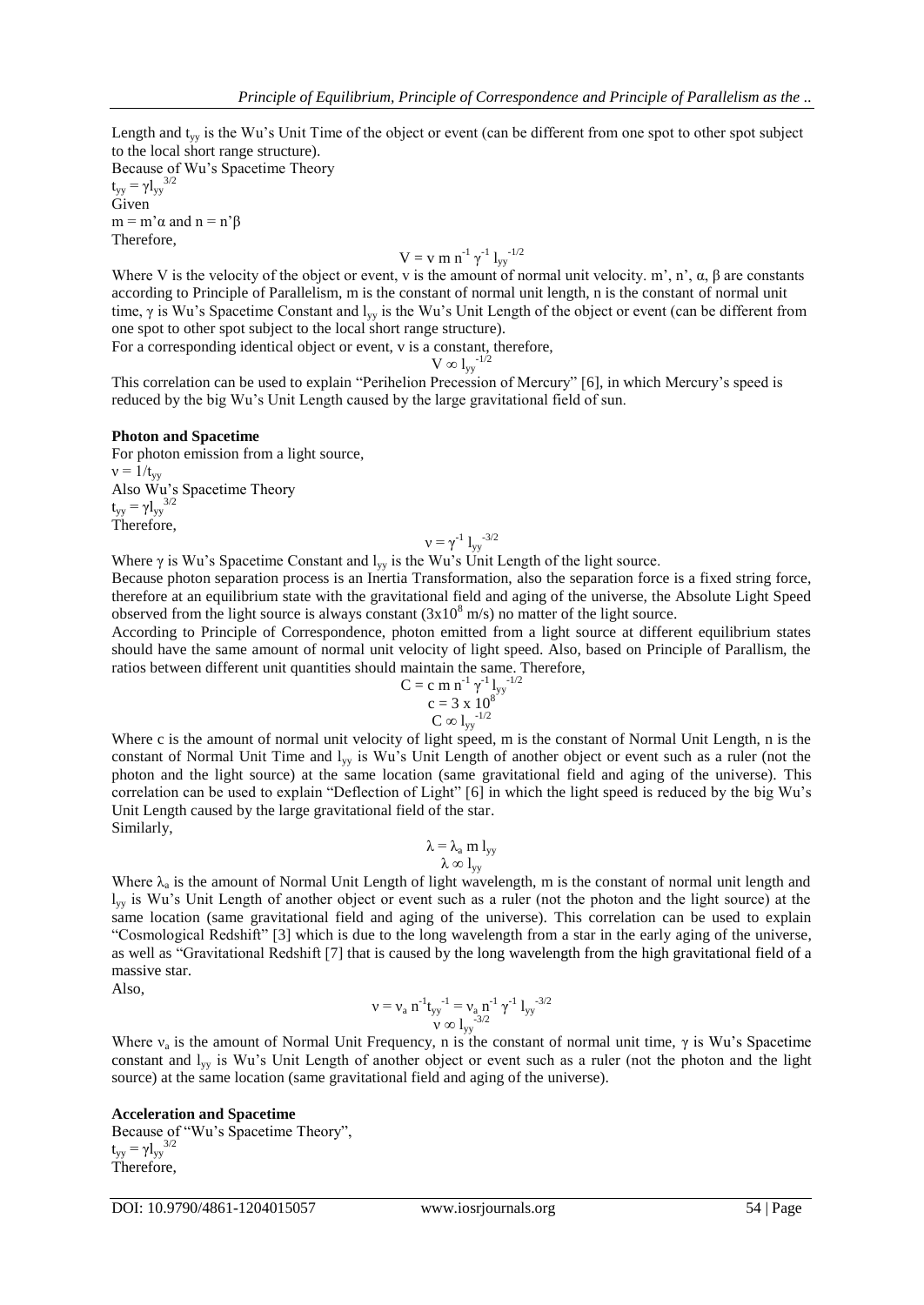$1_{yy}/t_{yy}^2 = \gamma^{-2} 1_{yy}^{-2}$ For an accelerating object or event,  $A = a (l_s/t_s^2)$  $l_s = ml_{yy}$  $t_s = nt_{yy}$  $A = a \left( m/n^2 \right) \left( l_{yy}/t_{yy}^2 \right)$ Therefore,

$$
A = a m n^{2} \gamma^{-2} l_{yy}^{-2}
$$

Where A is the acceleration, a is the Amount of Normal Unit Acceleration,  $\gamma$  is the Wu's Spacetime constant, m is the constant of Normal Unit Length, n is the constant of Normal Unit Time and  $l_{vv}$  is Wu's Unit Length of the object or event (can be different from one spot to other spot subject to the local short range structure).

For a corresponding identical acceleration, the Amount of Normal Unit Acceleration "a" is a constant, therefore,  $A \otimes l_{yy}^{-2}$ 

As a result, for a corresponding identical acceleration at high gravitational field or in ancient universe, because the size  $(l_{vv})$  of Wu's Pair is bigger, therefore the acceleration is slower.

Similar to the correlation between velocity and spacetime, a detailed analysis based on Principle of Parallelism [5] such as the method using Wu's Unit Length of the emission line of Krypton – 86 and Wu's Unit Time of Cesium atomic clock to measure the acceleration of a corresponding identical object can be interpreted as follows:

Because  $A = a l_s/t_s^2$  $l_s = m' l_{vvR}$  $l_{\rm vyR} = \alpha l_{\rm vy}$  $t_s = n't_{yyA}$  $t_{yyA} = \beta t_{yy}$ Therefore,

$$
A = a (m' \alpha/n'^2 \beta^2) (l_{yy}/t_{yy}^2)
$$

Where  $l_s$  is the normal unit length (meter),  $t_s$  is the normal unit time (second),  $l_{yyR}$  is the Wu's Unit Length of the emission line of Krypton – 86, t<sub>yyA</sub> is the Wu's Unit Time of the Cesium atomic clock,  $l_{yy}$  is the Wu's Unit Length and  $t_{yy}$  is the Wu's Unit Time of the object or event. Because of Wu's Spacetime Theory

 $t_{yy} = \gamma l_{yy}^{3/2}$ Given  $m = m' \alpha$  and  $n = n' \beta$ Therefore,

$$
A = a m n^{-1} \gamma^{-1} l_{yy}^{-1/2}
$$

Where A is the acceleration of the object or event, a is the amount of normal unit velocity. m', n',  $\alpha$ ,  $\beta$  are constants according to Principle of Parallelism, m is the constant of normal unit length, n is the constant of normal unit time, γ is Wu's Spacetime Constant and l<sub>yy</sub> is the Wu's Unit Length of the object or event (can be different from one spot to other spot subject to the local short range structure).

#### **Wu's Spacetime Field Equations**

Any object "m" at a distance "R" from a massive star "M" can have an acceleration "A" generated from the gravitational force "F" between the object and the star.

Because of Newton's Second Law of Motion and Newton's Law of Universal Gravitation,

 $F = m A$ 

 $F = G m M/R^2$ 

Therefore,

## $A = GM/R<sup>2</sup>$

Where GM/ $R<sup>2</sup>$  is the gravitational field surrounding the massive star, this equation is called "Field Equation".

According to Yangton and Yington Theory, the acceleration of an object can be measured by the Wu's Unit Length of an object or event at the reference point: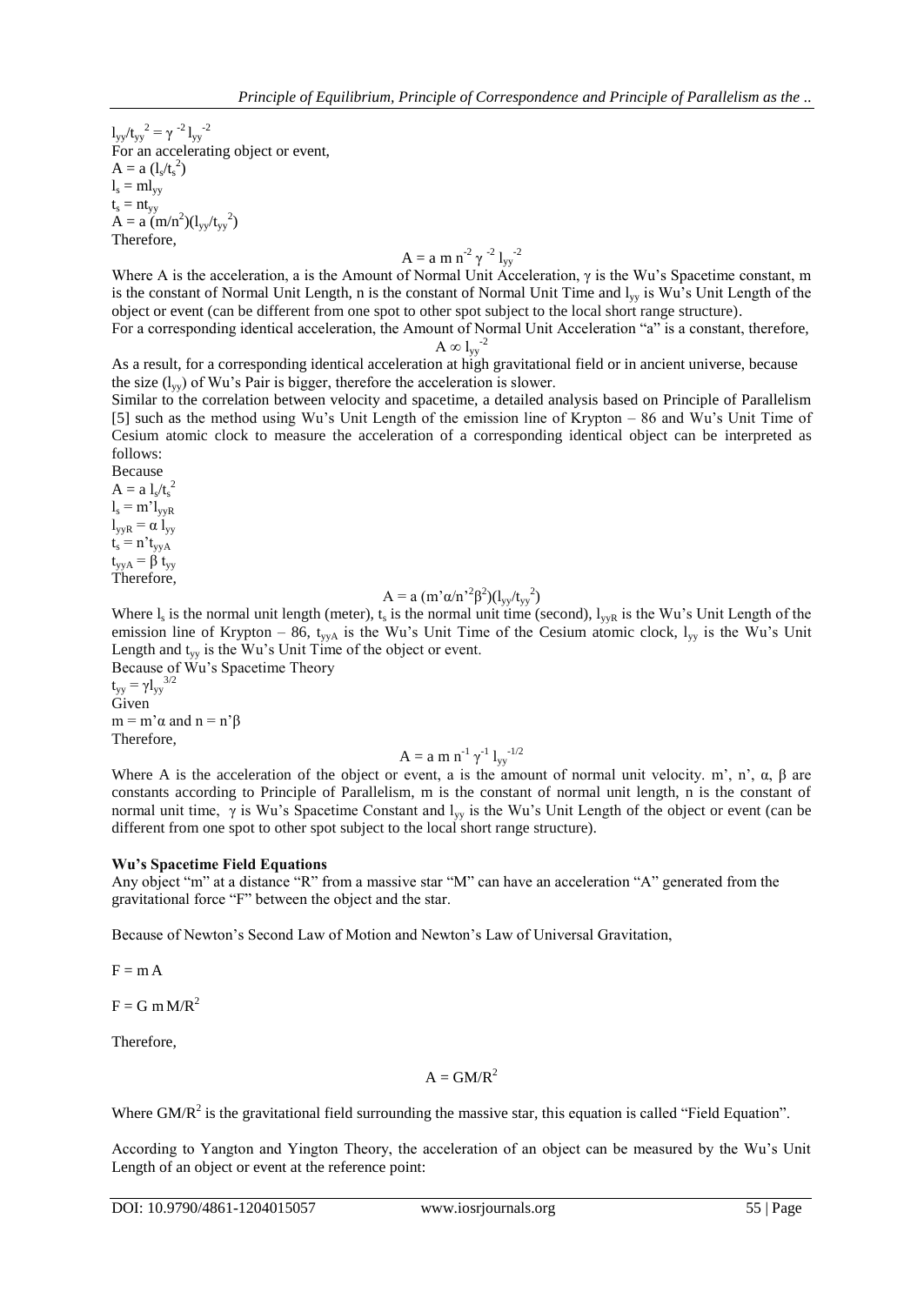$A = a m n<sup>-2</sup> γ<sup>-2</sup> l<sub>yy</sub><sup>-2</sup>$ 

Where A is acceleration, a is the Amount of Normal Unit Acceleration, γ is the Wu's Spacetime constant, m is the constant of Normal Unit Length, n is the constant of Normal Unit Time and  $l_{vv}$  is Wu's Unit Length of an object or event at the reference point.

Because,

 $A = GM/R<sup>2</sup>$ 

 $A = a m n<sup>-2</sup> \gamma <sup>-2</sup> l_{yy}^{-2}$ 

Also,

 $C \infty$   $\frac{1}{2}$   $\frac{1}{2}$ 

 $C^{-4} \infty 1_{yy}^2$ 

Therefore,

 $a = \sigma \gamma^2 l_{yy}^2 G M/R^2$  $a = \delta \gamma^2 C^{-4} G M/R^2$ 

These are named "Wu's Spacetime Field Equations" [8]. Where a is the Amount of Normal Unit Acceleration,  $\sigma$  and  $\delta$  are constants,  $\gamma$  is Wu's Spacetime constant, G is the gravitational constant,  $l_{yy}$  is Wu's Unit Length of an object or event and C is the Absolute Light Speed (C  $\infty$  l<sub>yy</sub><sup>-1/2</sup>) at the reference point.

Wu's Spacetime Field Equation represents the Amount of Normal Unit Acceleration "a" measured based on Wu's Unit Length lyy of a light source at the reference point, which reflects the distribution of energy and momentum of matter. Instead of Wu's Unit Length  $l_{yy}$  which is an unknown quantity, Absolute Light Speed  $(C \otimes l_{yy}^{-1/2})$  can be measured by redshift and used in Wu's Spacetime Field Equation.

#### **Spacetime and Aging of the Universe – Cosmological Redshift**

When the universe was young, for an object or event, the circulation orbit (2r) of Wu's Pair was bigger. Since  $V^2$ r is always a constant  $(V^2r = k)$  for an inter-attractive circulating pair such as Wu's Pair, the circulation speed (V) of Wu's Pairs was slower. The circulation period ( $T = 2\pi r/V$ ) of Wu's Pairs was also bigger. In other words, when the universe was young, for an object or event, both Wu's Unit Length ( $l_{yy} = 2r$ ) and Wu's Unit Time ( $t_{yy}$  = T) were bigger, which means the length was longer, time ran slower, and velocity was slower compared to that on earth today. As a result, light coming from a star greater than 5 billion years ago (5 billion light years away), travels at a slower speed (C  $\infty$  l<sub>yy</sub><sup>-1/2</sup>) with lower frequency (v  $\infty$  l<sub>yy</sub><sup>-3/2</sup>) and a larger wavelength  $(\lambda \infty I_{yy})$ . This phenomenon is known as "Cosmological Redshift" [2][9].

Because of the shrinkage of Wu's Spacetime with the aging of the universe [3], Wu's Spacetime Reverse Expansion Theory [10] can be derived to explain Hubble's Law and the expansion of the universe without the Dark Energy for acceleration neither the Cosmological Constant for Field Equations.

#### **Spacetime and Gravitational Field – Gravitational Redshift**

When a gravitational field increases, for an object or event, the attractive force between gravitons also increases. Thus the circulation speed (V) of a Wu's Pair becomes slower. Since  $V^2r$  is always a constant ( $V^2r =$ k) for an inter-attractive circulating pair such as a Wu's Pair, the size of the circulation orbit (2r) of Wu's Pair gets bigger. And the circulation period (T =  $2\pi r/V$ ) of Wu's Pair also gets bigger. In other words, when the gravitational field increases, for an object or event, both Wu's Unit Length ( $l_{yy} = 2r$ ) and Wu's Unit Time ( $t_{yy} =$ T) become greater, meaning time runs more slowly, length is longer and velocity is slower compared to that on earth. As a result, light comes from a large gravitational field traveling at a slower speed with a lower frequency and a larger wavelength. This phenomenon is known as "Gravitational Redshift" [11].

#### **VIII. Conclusion**

Principle of Equilibrium, Principle of Correspondence and Principle of Parallelism define the correlation of a property of an object or event to the environment (gravitational field and aging of the universe); the constant correlation between two properties of an object or event in different environments; and the constant